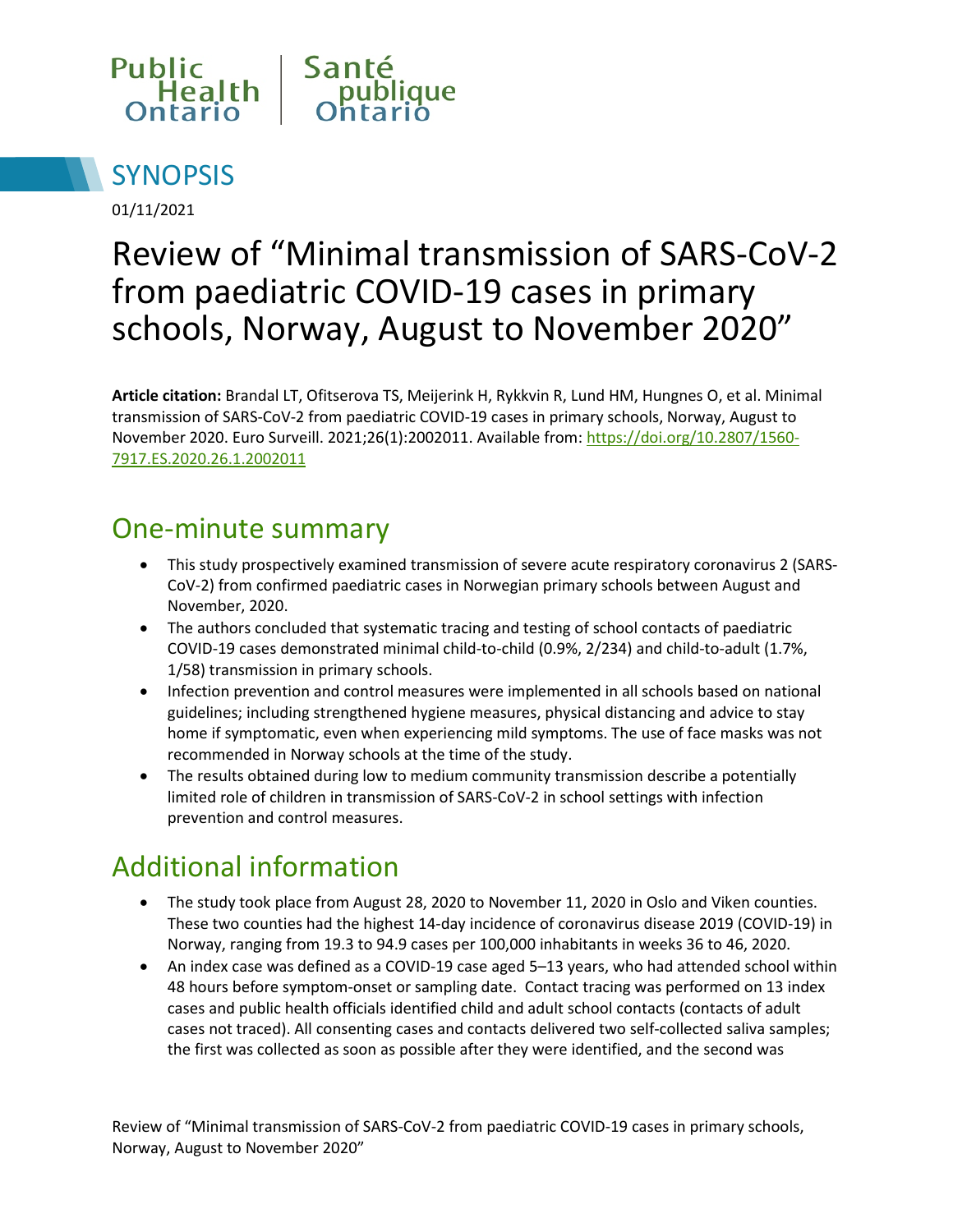collected at the end of their 10-day quarantine period. Each saliva sample was analysed for SARS-CoV-2 using PCR.

- A primary case was defined as a school contact who tested positive for SARS-CoV-2 in the first saliva sample. A secondary case was defined as a school contact who tested positive only in the second saliva sample.
- Thirteen public health investigations involving contract tracing contact tracings were included: eight in the age group 5–10 years old (grades 1–4) and five in the age group 11–13 years old (grades 5–7). A total of 13 index cases and 292 school contacts participated in the study. Four of the 13 index cases had attended school with mild symptoms; however, among these four index cases' contacts, only two primary cases and no secondary cases were identified. The remaining (nine) index cases were asymptomatic while attending school.
- Twelve of the 13 index cases were assessed by the study to be likely infected in their household. One index case did not have a household contact with COVID-19, but had visited a friend's household with adult cases.
- No secondary cases were identified from 234 child contacts or from 58 adult contacts.
- The median number of contacts per index case was 19 children (interquartile range (IQR): 16– 21) and three adults (IQR: 2.5–6.5). The participation rate was 73% (234/319) (IQR: 63–89) among child contacts and 78% (58/74) (IQR: 67–100) among adult contacts.

# PHO reviewer's comments

- Caution should be exercised in generalizing the findings from this study.
	- The study took place in two counties in one country.
	- The study sample size (234) is relatively small and the number of index cases (13) is small.
	- The study took place from 28 August to 11 November, 2020, when the second wave of the pandemic was occurring, but not yet at maximum case numbers. With greater case numbers, the transmission pressure would be anticipated to increase in school settings.
	- The study was conducted on children aged 5-13 years and thus, cannot be generalized to other school setting age groups.

# **Citation**

Ontario Agency for Health Protection and Promotion (Public Health Ontario). Review of "Minimal transmission of SARS-CoV-2 from paediatric COVID-19 cases in primary schools, Norway, August to November 2020". Toronto, ON: Queen's Printer for Ontario; 2021.

#### Disclaimer

This document was developed by Public Health Ontario (PHO). PHO provides scientific and technical advice to Ontario's government, public health organizations and health care providers. PHO's work is guided by the current best available evidence at the time of publication.

Review of "Minimal transmission of SARS-CoV-2 from paediatric COVID-19 cases in primary schools, Norway, August to November 2020"